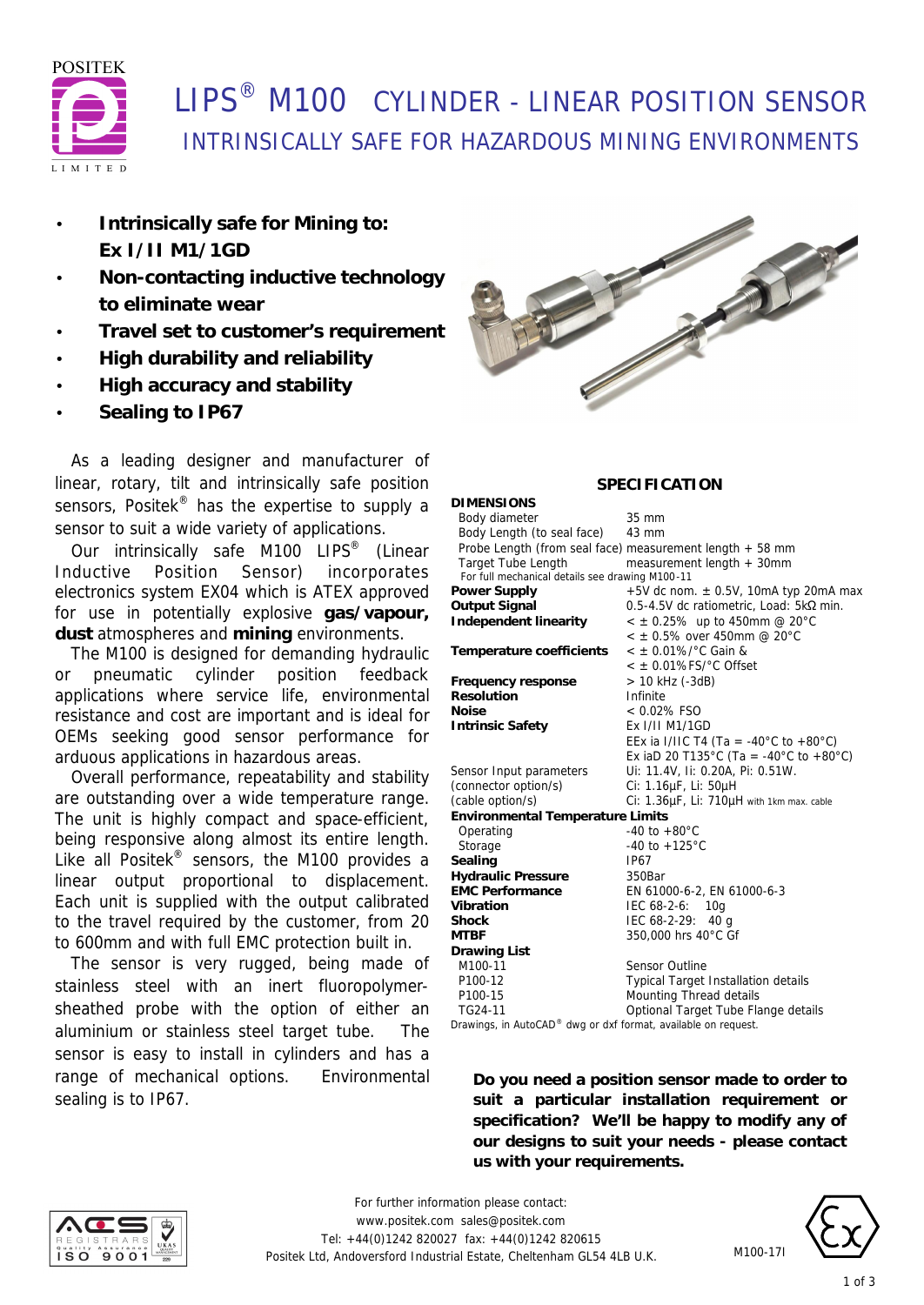

# LIPS® M100 CYLINDER - LINEAR POSITION SENSOR INTRINSICALLY SAFE FOR HAZARDOUS MINING ENVIRONMENTS

Intrinsically safe equipment is defined as *"equipment which is incapable of releasing sufficient electrical or thermal energy under normal or abnormal conditions to cause ignition of a specific hazardous atmosphere mixture in its most easily ignited concentration."*

ATEX approved to; Ex I/II M1/1GD EEx ia IIC T4 (Ta = -40°C to +80°C) Ex iaD 20 T135°C (Ta = -40°C to +80°C)

Designates the sensor as belonging to; Groups I and II: suitable for all areas **(including mining)**, Category M1/1 GD: can be used in areas with continuous, long or frequent periods of exposure to hazardous gas (Zones 2 to 0) and dust (Zone 20), equipment remains energised.

Gas:

Protection class ia, denotes intrinsically safe for all zones Apparatus group IIC: suitable for IIA, IIB and IIC explosive gases.

Temperature class T4: maximum surface temperature under fault conditions 135°C.

Dust:

T135°C: maximum surface temperature under fault conditions 135°C.

Ambient temperature range extended to -40°C to +80°C.

It is imperative Positek<sup>®</sup> intrinsically safe sensors be used in conjunction with a galvanic barrier to meet the requirements of the product certification. The Positek X005 Galvanic Isolation Amplifier is purpose made for Positek IS sensors making it the perfect choice. Refer to the X005 datasheet for product specification and output configuration options.

#### **Safety Parameters:-**

Ui: 11.4V, Ii: 0.20A, Pi: 0.51W

 $Ci = 1.36 \mu F^*$  Li = 710 $\mu$ H<sup>\*</sup> (cable option/s)

 $Ci = 1.16 \mu F$  Li = 50 $\mu$ H (connector option/s)

\*Figures for 1km cable where:  $Ci = 200pF/m$  &  $Li = 660nH/m$ 

Sensors can be installed with a maximum of 1000m of cable. Cable characteristics must not exceed:-

Capacitance:  $\leq 200$  pF/m for max. total of: 200 nF. Inductance:  $\leq 660$  nH/m for max. total of: 660 µH

For cable lengths exceeding 10 metres a five wire connection is recommended to eliminate errors introduced by cable resistance and associated temperature coefficients.

ATEX approved sensors suitable for gas (X series) and dust (E series) applications, are also available from Positek.









#### **ELECTRICAL INTERFACE OPTIONS**

The Positek® **X005** Galvanic Isolation Amplifier is available with 0.5-9.5V or 4-20mA transmission output options.

| CONNECTOR/CABLE OPTIONS       |             |  |
|-------------------------------|-------------|--|
| Connector - Binder 713 series | <b>IP67</b> |  |
| Cable with PG9 gland          | <b>IP67</b> |  |

Cable length >50cm – please specify length in cm up to 15000cm maximum.

We recommend all customers refer to the 3 or 5-Wire Mode Connection page.

#### **MOUNTING THREAD OPTIONS**

M18, M20, ¾ UNF 30mm hex AF, Ø30mm seal face. Supplied with O-ring seal.

#### **TARGET TUBE OPTIONS**

Stainless Steel (316) ID 7.7mm, OD 9.45mm Aluminium (6063) ID 7.1mm, OD 9.53mm

#### **FLANGE OPTIONS**

Penny & Giles HLP100, Temposonics (M4 fixing) and Parker Hannifin cylinders versions available.



M100-17I

*For further information please contact:* www.positek.com sales@positek.com Tel: +44(0)1242 820027 fax: +44(0)1242 820615 Positek Ltd, Andoversford Industrial Estate, Cheltenham GL54 4LB U.K.